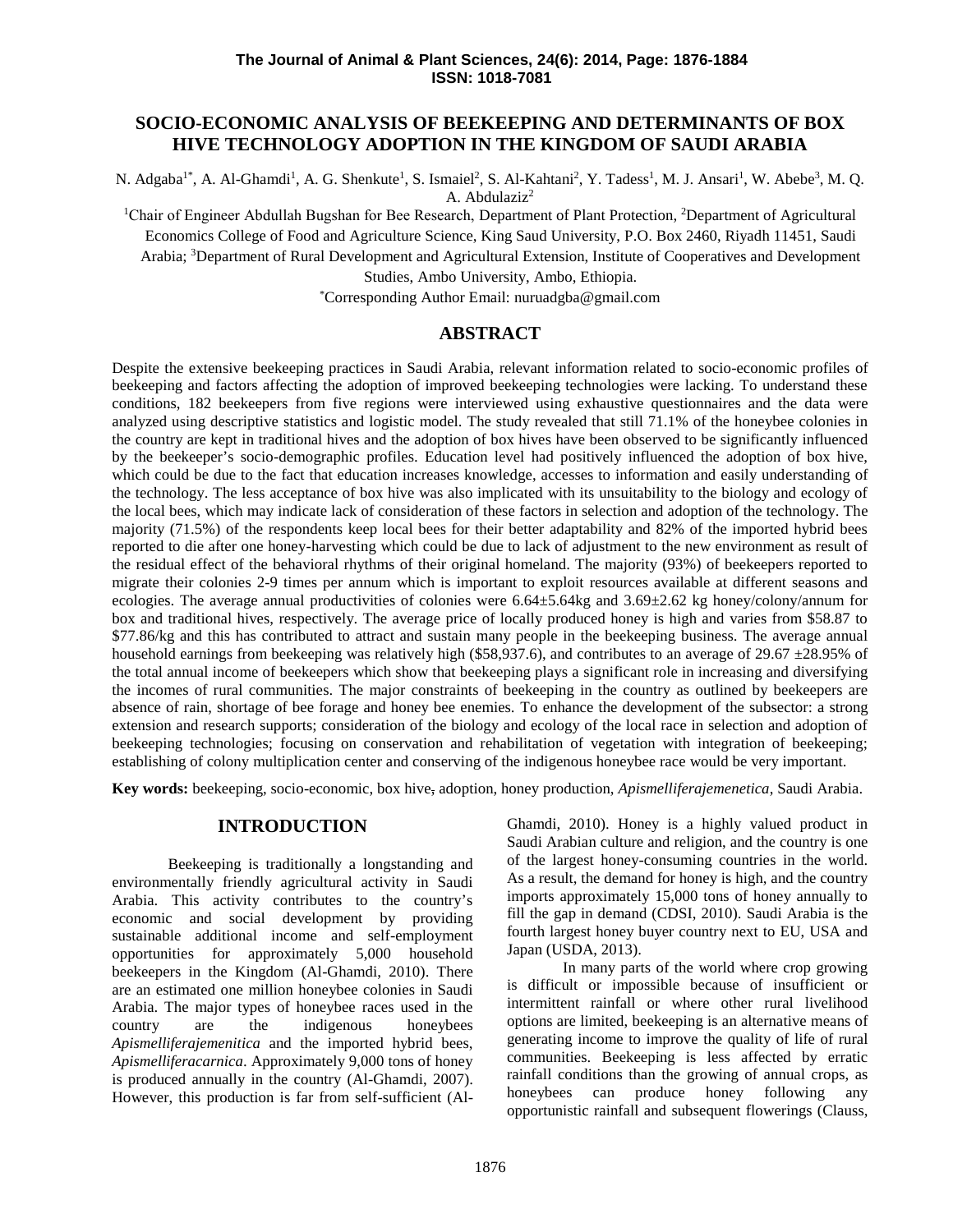1983). A significant proportion of the land in the Kingdom is ragged, mountainous, and arid to semiarid, which is climatically not ideal for farming (Al-Shayaa *et al*., 2012) and has little potential for other agricultural activities but can be best used for beekeeping.

Despite the presence of attractive honey prices and its high market demands, a large proportion (70%) of Saudi Arabia's beekeeping industry continues to rely on traditional beekeeping methods (Al-Ghamdi, 2010). As a result, the production and productivity of beekeeping are generally low. To improve the production and productivity of beekeeping it is important to adopt improved beekeeping technologies. Adoption is a decision of individual or groups accept to use recommended ideas, practices or technologies over a reasonably long periods (Feder*et al*. 1985, Dasgupta, 1989). Moreover, it is a complex process which may influenced by different socio-economic factors (Workneh *et al*., 2008) and may also by environmental conditions.

So identification of factors that influencing the adoption of technologies, either positively or negatively, are important for policy makers, researchers and development practitioners to suitably modify the approach or/and the technology to improve its up taking by end users (Workney, *et al*. 2008). In this regard many studies have shown that a careful diagnosis of honey production systems significantly contributes to identifying major constraints of the subsector and to increase honey production and incomes of beekeepers in sustainable ways (Vural and Karaman, 2009; Gidey and Mekonen, 1998). Moreover, study that focused on identifying constraints and opportunities, able to demonstrate the existing beekeeping production systems and come up with recommendations for both research and development interventions (Keralem *et al.* 2006). In addition, the study of Workneh, *et al*., (2008) that focused on identification of determinants of the adoption of improved box hive technology, they able to pinpoint the major factors influencing its adoption.

Despite the extensive beekeeping practices in Saudi Arabia, there is little information related to honey production systems, constraints of the subsector, factors affecting the adoption of beekeeping technologies the socio-economic profiles of beekeepers and the role of beekeeping in household income generation and diversification. Thus, it was essential to assess the beekeeping production system as whole and identify determinants of improved beekeeping technology adoption and major constraints of the subsector.

### **MATERIALS AND METHODS**

**Study sites and sampling techniques:** The study was conducted in the Kingdom of Saudi Arabia by considering five representative regions: Al-Baha, Hail, Jazan, Madinah, and Taif. Purposive sampling technique was employed to identify the target population of the study area. Accordingly, the required data were collected between April, 2012 – December, 2012.

**Data collection:** Accordingly, in this study, exhaustive questionnaires were prepared and used to generate all relevant information regarding the beekeeping production systems of the sampled regions. To explore the general overview of the subsector, an initial brief survey was conducted following participatory rural appraisal (PRA) approaches. Subsequently, the questionnaires were pretested and adjusted based on the feedback obtained from the group and finally data was collected by interviewing of sample respondents. Accordingly, from the lists of beekeepers in the respective regional agricultural offices, an average of 36 beekeepers (ranging from 30-46 per region) and total of 182, volunteer beekeepers were randomly selected.

The major information that was generated include: the socio-economic profiles of beekeepers; honeybee colonies holding size/beekeeper; the types of honey bee races used; and the average honey yield per hive, per harvest, and per annum. Moreover, the types of hives (log or box) used, their preferences, reasons of preferences and the determinants of box hive adoption, were assessed. Furthermore, the financial returns of beekeeping, the annual household net incomes from beekeeping and its share of the total annual income of beekeepers were estimated. The major constraints of beekeeping and the major honeybee enemies and diseases according to their degree of importance were also recorded. Moreover, the marketing of bee products and the prices of different types of honey by region and by botanical origin were recorded and compared. Finally, the types of management practices that are used to handle bee colonies were considered.

**Statistical analysis:** Descriptive statistics were used to analyze the quantitative data. Pair-wise ranking technique was used to determine the preferred types of technology by users and to identify and prioritize the major beekeeping constraints. Moreover, matrix ranking was applied to identify the reasons for the respondents' preferences for one technology type over another. A rank score was also calculated for each variable to screen the major constraints perceived by beekeepers. Besides the technological and environmental factors that might influence the adoption of box hive, the role of some socio economic profiles of beekeepers in determining the adoption of box hives were also analyzed using logistic model by comparing adopters and non-adopters. The data that generated were analyzed using SPSS version 18 (2009).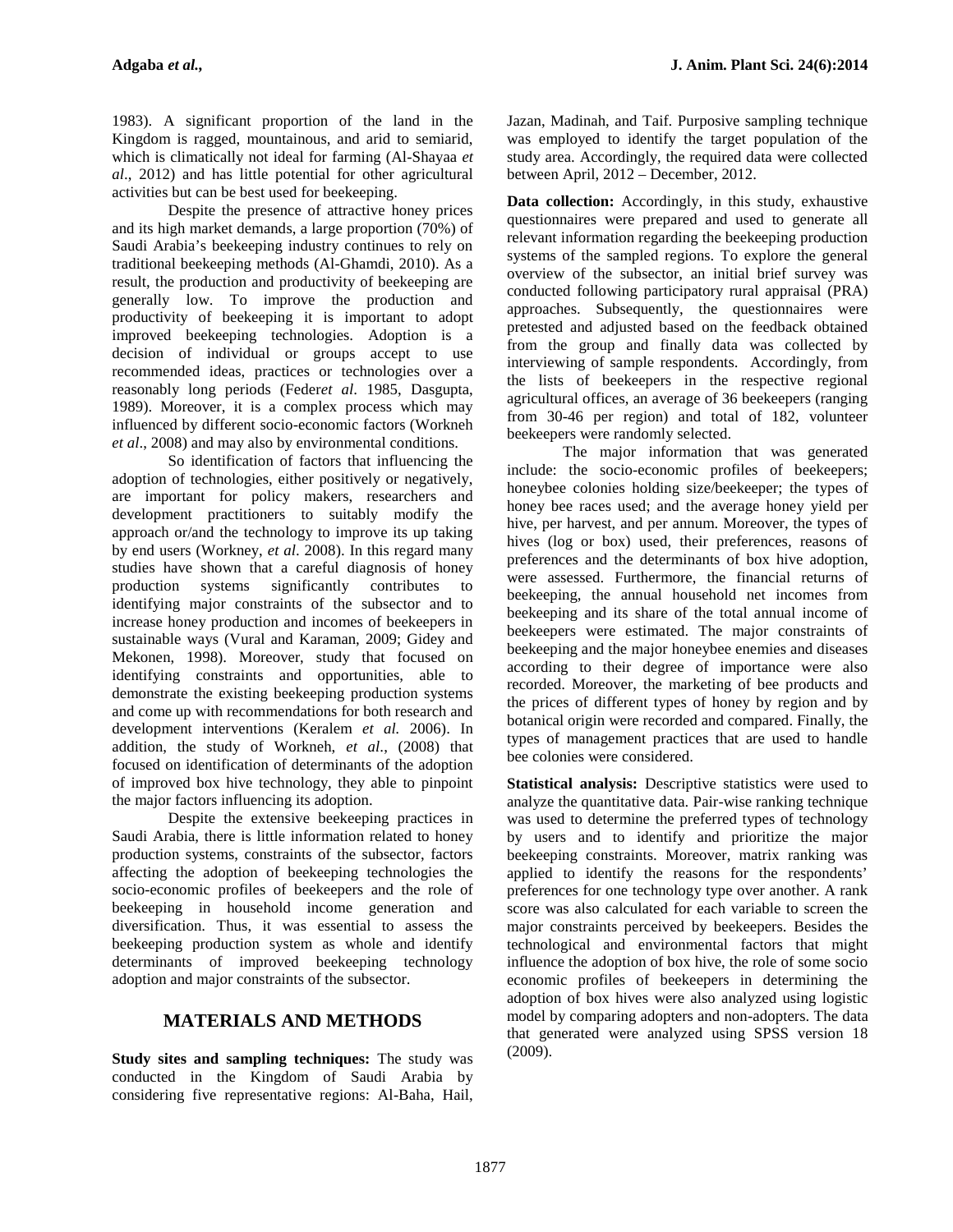### **RESULTS AND DISCUSSION**

The results were based on the responses of 182 beekeepers who owned a total 63,951 bee colonies, (45,987 in traditional hives and 17,964 in box hives), with an annual average honey production of 288.3 tons.

**Socio-economic profiles of beekeepers:** The study revealed that the average age of the beekeepers was 46.58  $\pm$  10.50 years, with a range of 22-70 years. Only 5.49% of the beekeepers were younger than 30 years old, 18.13% were between the ages of 30 and 40, and the remaining 76.37% were over 40 years old. The age distribution of beekeepers is generally within the active working age. However, the proportion of young people involved in beekeeping is low, which may be due to the presence of alternative job opportunities in the country. Regarding their experience in the business, the respondents had an average of  $18.18 \pm 10.69$  years of

experience, with a range of 1-50 years of working practice with honey bees. Moreover, 76.24% of the beekeepers had at least 10 years of experience (Table 1). The average family size of the interviewed beekeepers was  $8.32 \pm 4.49$  members, which was larger than the national average family size of 5.84 (Table 1). Regarding their educational backgrounds, 40.7% had studied in higher learning institutes (diploma to PhD), 24.7% had attended secondary school, 26.9% had completed primary school, and the remaining 7.7% were illiterate. The large proportion of the respondents have formal education and adoption of improved beekeeping technology, such as box hives, had significant positive correlation (r = 0.35, *N =180, P<0.0001*) with their educational levels. The experience of beekeeper was positively correlated with the use of traditional hives  $(r = 0.21, N = 179, P = 0.004)$ , which indicate older people have less interest to adopt box hives.

| Table 1. Some socio-economic characteristics of beekeepers in the sampled regions |  |  |
|-----------------------------------------------------------------------------------|--|--|
|                                                                                   |  |  |

| <b>Region</b> | No. of<br>respondents | Age               | <b>Family size</b> | <b>Beekeeping</b><br>experience | % of formal<br>education |
|---------------|-----------------------|-------------------|--------------------|---------------------------------|--------------------------|
| Madinah       | 30                    | $47.87 \pm 8.31$  | $8.57 \pm 4.48$    | $19.40 \pm 8.30$                | 96.67                    |
| Hail          | 30                    | $43.90 \pm 8.45$  | $6.73 \pm 2.35$    | $11.13 \pm 7.96$                | 100                      |
| Taif          | 31                    | $45.74 \pm 11.44$ | $9.57 \pm 5.75$    | $22.74 \pm 9.93$                | 83.9                     |
| Jazan         | 45                    | $45.29 \pm 11.88$ | $8.50 \pm 4.97$    | $14.76 \pm 9.72$                | 95.56                    |
| Baha          | 46                    | $49.45 \pm 10.56$ | $8.26 \pm 4.06$    | $22.33 \pm 11.80$               | 90.91                    |
| Total         | 182                   | $46.58 \pm 10.50$ | $8.32 \pm 4.49$    | $18.18 \pm 10.69$               | 93.41                    |

**Honeybee colony holding size and types of races used:** The honeybee colony holding size of the beekeepers ranges from five to 3000, with a mean of  $351.38 \pm 365.26$ (Table 2). Among these beekeepers, 24.73% hold less than 100 colonies, 58.98% of the beekeepers hold between 101 and 500 colonies, 16.48% of them hold between 501 and 1000 colonies, and the remaining 3.85% hold more than 1,000 colonies. Generally, the average holding size is a semi-commercial and economic size to sustain the business.

The majority (71.5%) of the respondents keep local bees, 19.2% prefer to keep imported hybrid bees, and the remaining respondents (9.3%) keep both types of races. The reasons for the higher preferences for the local bees, as explained by 68% and 21.3% of the respondents, were for their more adaptive and productive, values respectively, than imported hybrid bees within the same environmental situation in the region. Some of the adaptive characteristics of local bees are:- their ability to withstand different forms of environmental stress and to survive long dry periods with little or no rainfall for more than years (Ruttner, 1988). The adaptability of local bees may stem from their long years of ecological adaptation and environmental selection in the region. In addition to their small body size, and their small colony populations

1988) may have been selected for environmental reasons to avoid risks resulting from the harsh and unpredictable climate conditions of the region. The better adaptation and performance of *A. m. jemenitica* than imported bees in the hot and arid climatic conditions of Saudi Arabia have been reported (Alqarni *et al*. 2006, 2011 &Abou-Shaara *et al*. 2012). However, maintenance feeding and moving colonies frequently in pursuit of better forage are some of the challenges of beekeeping in the region.

In this survey, the beekeepers reported that, approximately 82% of imported hybrid bees die after one honey-harvesting season for reasons that are not yet certain. The possible factors for death of the imported colonies could be perhaps lack of adjustment to the new environment. This agrees with the Avetisyan's hypothesis, colonies that are moved from one region to another may continue to follow behavioral rhythms that are similar to those of their original homeland (Johanssons and Johanssons, 1979). Alternately, this phenomenon may be a residual effect of prior environmental experience "after effects" (Sheeba *et al*. 2002), which may be critical for survival in extremely different environments. Moreover, the physiological, morphological, and behavioral character of imported bees may not be suitable for the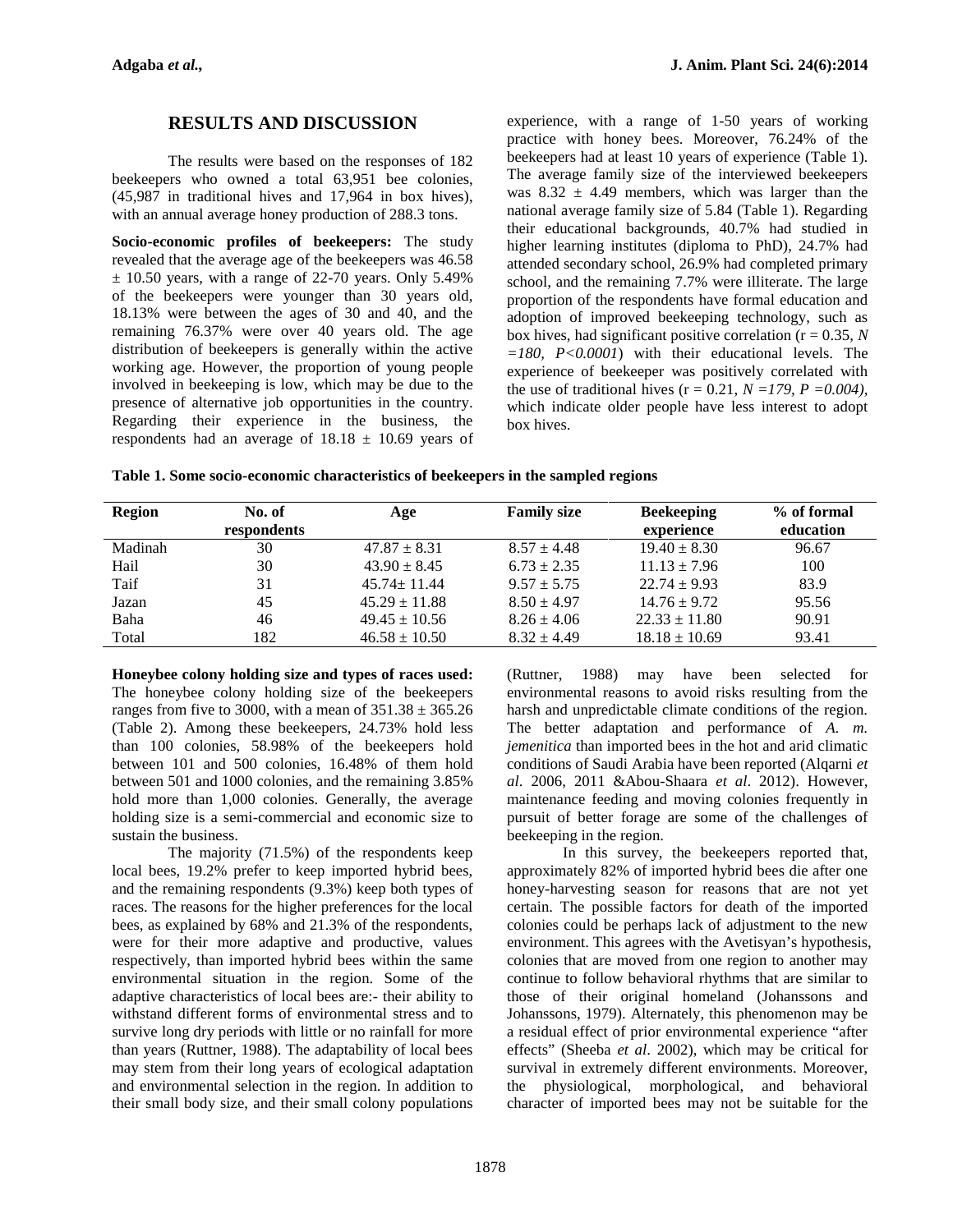arid climatic zone of the region. In this regard, the adaptability range or phenotypic plasticity of European

evolved bees (*A. m. carnica* (hybrid) in the arid climatic conditions of Saudi Arabia must to be investigated.

| <b>Region</b> |     | No. of respondents Traditional hive owned | <b>Box hive</b><br>owned | <b>Average honeybee</b><br>colonies/household |
|---------------|-----|-------------------------------------------|--------------------------|-----------------------------------------------|
| Madinah       | 30  | $200.70 \pm 211.36$                       | $87.20 \pm 129.14$       | $287.90 \pm 244.42$                           |
| Hail          | 30  | $49.00 \pm 188.72$                        | $209.00 \pm 254.70$      | $258.00 \pm 297.10$                           |
| Taif          | 31  | $255.32 \pm 250.88$                       | $69.61 \pm 128.15$       | $324.94 \pm 276.69$                           |
| Jazan         | 45  | $333.02 + 269.06$                         | $62.22 \pm 167.67$       | $395.24 \pm 308.72$                           |
| Baha          | 46  | $339.02 + 524.39$                         | $89.56 \pm 166.55$       | $428.59 + 529.17$                             |
| Total         | 182 | $252.67 \pm 346.53$                       | $98.70 \pm 179.04$       | $351.38 \pm 365.26$                           |

**Table 2. Honeybee colony holding size of beekeepers by regions and hive types**

**Types of beehives used and determinants of box hive adoption:** The current study revealed that both traditional and box hives are used in the Kingdom. However, there is a greater preference for the use of traditional hives; 62.4% of the respondents continue to use local hives, whereas 37.6% use box hives. Of all of the honeybee colonies owned by the respondents, 71.1% are kept in local hives. The major reasons for the low adoption rate of box hives as beekeepers opinion were difficulty of transporting box hives during migration of honeybee colonies; its unsuitability for local bees in the existing environmental conditions and high costs in degree of importance. Moreover, lack of training and extension supports, unavailability, lack of awareness were also mentioned as factors.

In addition, the role of some socio economic profiles of beekeepers in determining the adoption of box

hives were assessed using logistic model, and the analysis indicated that, 75 % of the total variation for the adoption of box hive was explained by logistic model. The  $\chi^2$ result also showed that the parameters were significantly different from zero at  $P<0.01$  for adopting box hive. Moreover, the model correctly predicted sample size of 70.9 % and 77.9% for adopters and non-adopters, respectively. The explanatory variables that fit the model: family size, age, education level were found to be as hypothesized. The explanatory socioeconomic variables that were significantly influencing the adoption of box hive were family size, age and education level. Family size and education levels were positively influencing the adoption of box hives while age of beekeepers was negatively influencing (Table, 3).

| variables       |          | S.E.                                                                                                                                                                           | Wald                                      | df | Sig.        | Exp(B) |  |
|-----------------|----------|--------------------------------------------------------------------------------------------------------------------------------------------------------------------------------|-------------------------------------------|----|-------------|--------|--|
| experience      | 0.013    | .025                                                                                                                                                                           | .265                                      |    | .606        | .987   |  |
| family size     | 0.125    | .063                                                                                                                                                                           | 3.898                                     |    | $.048**$    | .882   |  |
| age             | $-0.061$ | .030                                                                                                                                                                           | 4.244                                     |    | $.039**$    | 1.063  |  |
| education level | 1.230    | .255                                                                                                                                                                           | 23.261                                    |    | $.000***$   | 3.423  |  |
| Constant        | $-5.871$ | .464                                                                                                                                                                           | 16.077                                    |    | .000        | .003   |  |
| 21.11111        | 111012   | $\bigcap_{n=1}^{\infty}$ $\bigcap_{n=1}^{\infty}$ $\bigcup_{n=1}^{\infty}$ $\bigcup_{n=1}^{\infty}$ $\bigcup_{n=1}^{\infty}$ $\bigcup_{n=1}^{\infty}$ $\bigcup_{n=1}^{\infty}$ | $\sim$ $\sim$ $\sim$ $\sim$ $\sim$ $\sim$ |    | 10T<br>0.01 |        |  |

|  |  | Table 3. Logistic regression for factors influencing adoption of box hive |  |
|--|--|---------------------------------------------------------------------------|--|
|  |  |                                                                           |  |

-2 log likelihood = 141.013,  $\chi^2 = 38.254^{***}$ ;\*,\*\*\*\*\*\* significant at p<0.1, p<0.05, and p<0.01, (n=137)

Despite the higher productivity of colonies in box hives, the low adoption rate of the technology, as mentioned by beekeepers, may result from its unsuitability for local bees. The inappropriateness of the box hive (which was designed for the European bee population size) may stem from its volume incompatibility with the population size of local bees in different seasons in the region. Balancing population size with the amount of stored food in the hive and hive volume were reported as important to the survival of a colony (Wright, 2003). Moreover, the local bees are the smallest races of *Apismellifer* (Ruttner, 1988), and their brood cell diameter and cell depth are expected to be smaller than those of European bees. Therefore, the

foundation sheet and the bee space developed for European bees may not suit to the body size of the local bees and may not allow them to perform well in this type of box hive.

Success in beekeeping primarily results from the utilization of improved beekeeping technologies that are suitable for local bee types and conditions (Hepburn and Radloff, 1998). These conditions may generally indicate, the importance of considering the biology and ecology of the bees in selection and adoption of technologies.

Besides the technological and biological factors; the socio-demographic conditions of beekeepers observed to play significant role in the adoption of technologies. As hypothesized, education influences the adoption of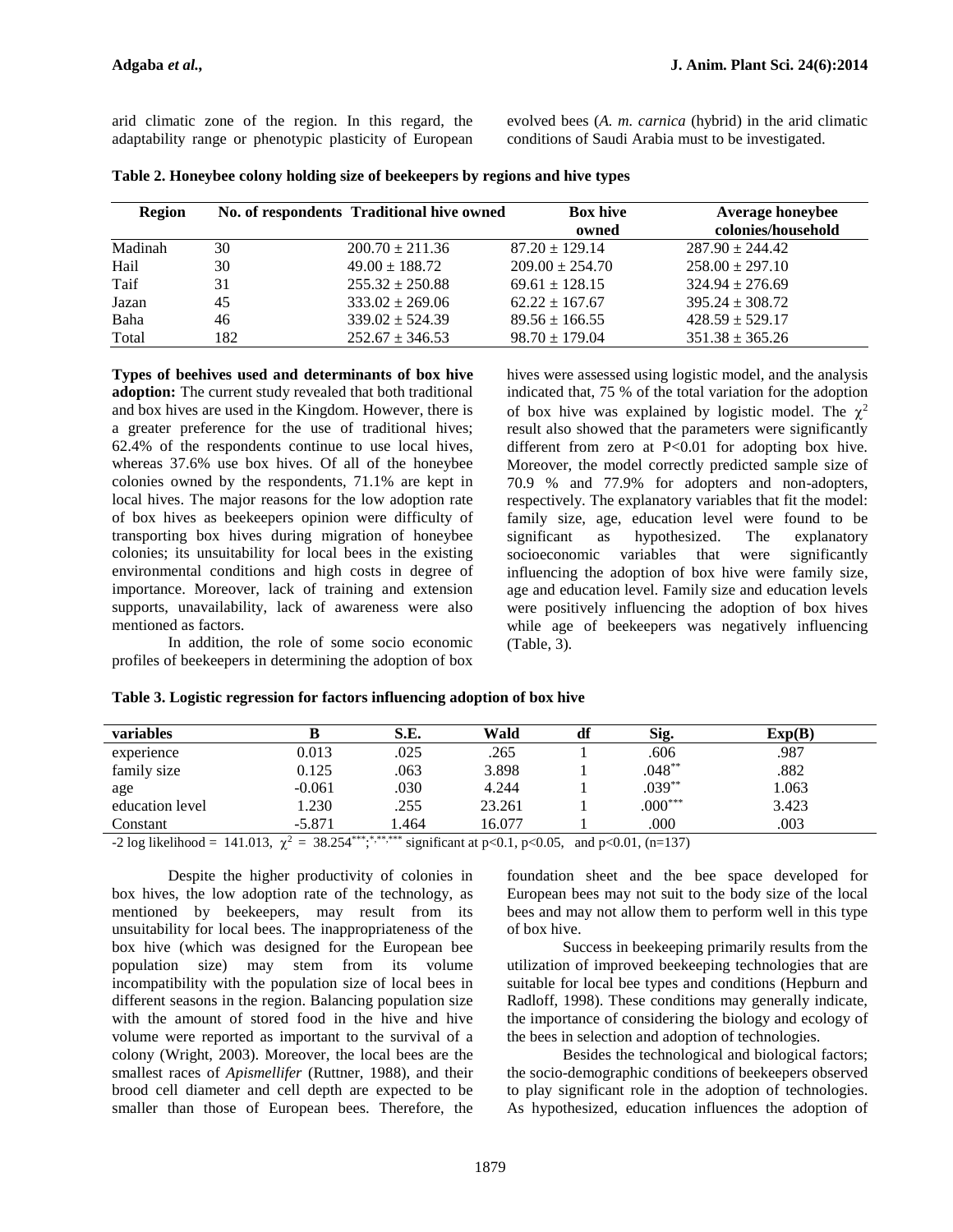improved box hive positively and significantly at P<0.01 %. The odds in favor of adopting improved box hive increased by a factor of 3.423 for beekeepers who had more education level. The possible reasons for more adoption of box hives by beekeepers with higher educational backgrounds, could be that education may increases access to information and their knowledge to understand the technology more. The result is also supported by earlier studies (Workneh et. al., 2008; Workneh, 2011).

As expected, family size influences adoption of improved box hive positively and significantly at P<0.05 %. The odds in favor of adopting improved box hive increased by a factor of 0.882 for beekeepers who had more family size. This could be due to the fact that farmers with large family size might significantly adopt the technology more, to satisfy the need of their family. As, anticipated that young people adopt the improved box hive more than elders. The influence of age in adoption of box hive is statistically negatively significant at P>0.05. The odds in favor of adopting improved box hive increased by a factor of 1.063 for beekeepers who are young people. Empirical study revealed that young are more flexible in deciding for change than aged people (Motamed and Singh, 2003).

**Honeybee colony management practices:** The seasonal shortages bee forages cause 93% of beekeepers to move their honeybee colonies from place to place in search of better forage and favorable climatic conditions. The frequency of annual migration varies from 2 to 9 with a mean of  $5.05 \pm 3.16$ /annum (Table 4). The interviewed beekeepers reported that they move their colonies primarily during the flowering periods of the *Ziziphusspina-christi* (Sidr), *Acacia origena* (Talh), *Acacia tortilis* (Sumra), *Acacia ehrenbergiana* (Salam), *Acacia asak* (Dahiana), and *Lavendula* species, in order of importance based on their honey production potential. In arid zones with brief flowering periods that primarily occur following rain showers; migrating of colonies is the major aspect of bee management practices for efficiently exploiting the available floral resources, both for the maintenance of colonies and for honey production. Variations in the availability of floral resources among locations and the exploitation of honey flow by shifting colonies from one region to the other have been reported (Thomas *et al*., 2001). In addition to flower scarcity, extreme weather conditions, such as hot summers in lowlands and cold winters in highlands, force beekeepers to move their colonies. The variations in temperature and rainfall are the key factors influencing beekeeping practices in Saudi Arabia (Alqarni*et al*., 2011), and stationary beekeeping is rare and does not appear to be economically feasible. Similarly, migratory beekeeping has been reported to be more profitable than stationary beekeeping in India (Sharma and Bhatia 2001).

Despite extensive migratory practices in the region, there are no rules for maintaining of optimum distance of 2-3 miles which known as a standard distance among apiary sites (Grout, 1949). Generally, in the area there is high trend of keeping large number of colonies up to 600 in a single apiary without considering the carrying capacity of the area. These have been resulted overcrowding and declining of honey yields. Serious declining of yield per colony as a result of overcrowding were reported earlier (Khanbash, *et al*. 2008).

**Honey production and productivity of colonies:** According to the responses of the interviewed beekeepers, the average productivities of colonies in traditional and box hive are  $1.25 \pm 1.11$  kg and  $2.26 \pm 1.88$  kg per harvest, respectively (Table 4). Given the average annual honey harvesting frequency of colonies  $(3.05 \pm$ 1.13/annum), the overall annual productivity of colonies in box hives was  $6.64 \pm 5.64$  kg/colony/annum with a range of 1-37 kg, and the yield differs significantly among regions ( $F = 5.59$ ,  $df = 4$ ,  $P < 0.01$ ). The overall annual productivity of colonies in traditional hives was  $3.69 \pm 2.62$  kg/colony/annum with a range of 0.5-20 kg, but it does not differ significantly among regions (*F = 1.12,*  $df = 4$ *,*  $P = 0.352$ *.* A group comparison using multiple comparisons showed variations among the regions in the annual productivity of box hives but not in traditional hives (Table 4). The interviewed beekeepers produce an average of 1587.72 kg (932.35 kg from traditional hives and 655.37 kg from box hives) of honey per beekeeper/annum. The major honey types produced in the regions were *Ziziphusspina-christi* (Sidr), *Acacia origena* (Talah), *Acacia tortilis* (Sumra), and other types of honey such as Lavendula, *Acacia asak* (Dahiana).

Despite the low average honey yield per harvest, the annual honey yields per colony of  $3.69 \pm 2.62$  kg and  $6.64 \pm 5.64$  kg in repeated harvest for local and box hives, respectively, are relatively good. These yields may increase depending on the frequency of migration and subsequent harvests. However, Abdulaziz (2012) has reported an average annual honey yield of 5.8 kg and 9 kg for local and box hives, respectively, for the Al-Baha region. These findings indicate variations in the annual average yield from year to year and place to place. Generally, the average colony holding size of beekeepers  $(351.38 \pm 365.26)$  and the total honey production per apiary (1587.72 kg/annum) are relatively high, which is economic size to maintain the business.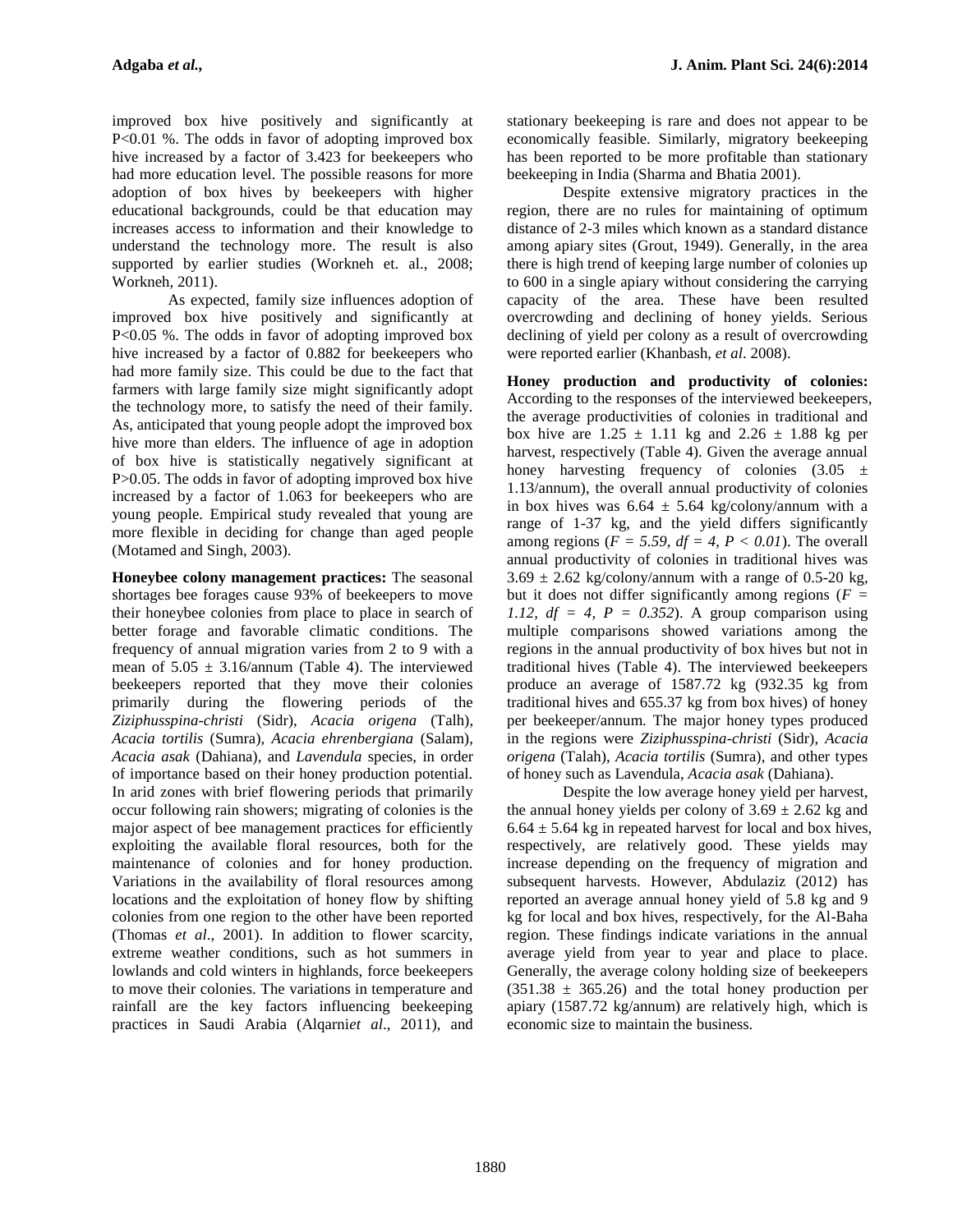| <b>Region</b>      | <b>Frequency of</b><br>colony<br>migration/year | <b>Frequency of</b><br>honey<br>harvest per<br>year | <b>Productivity</b><br>$(kg)$ of<br>traditional<br>hive/harvest | <b>Productivity</b><br>$(kg)$ of box<br>hive/harvest | Annual<br>productivity<br>(kg)<br>traditional<br>hive | Annual<br>productivity<br>$(kg)/\log hive$ |
|--------------------|-------------------------------------------------|-----------------------------------------------------|-----------------------------------------------------------------|------------------------------------------------------|-------------------------------------------------------|--------------------------------------------|
| Baha               | $5.91 \pm 3.29$                                 | $3.39 \pm 1.05$                                     | $0.92 \pm 0.59$                                                 | $1.56 \pm 0.47$                                      | $3.70^a \pm 1.39$                                     | $5.56^a \pm 2.41$                          |
| Hail               | $3.55 \pm 3.53$                                 | $3.07 \pm 1.11$                                     | $0.74 \pm 0.62$                                                 | $1.62 \pm 1.40$                                      | $2.00^a \pm 2.12$                                     | $4.29^a \pm 1.94$                          |
| Jazan              | $4.24 \pm 2.12$                                 | $2.91 \pm 0.82$                                     | $1.25 \pm 0.75$                                                 | $3.19 \pm 2.27$                                      | $3.67^a \pm 2.13$                                     | $9.00^{ab} \pm 7.49$                       |
| Madinah            | $4.14 \pm 1.74$                                 | $3.03 \pm 1.61$                                     | $1.27 \pm 0.74$                                                 | $2.83 \pm 2.19$                                      | $3.19^a \pm 1.23$                                     | $7.39^{ab} + 4.41$                         |
| Taif<br>Cumulative | $6.87 \pm 3.40$<br>$5.05 \pm 3.16$              | $2.81 \pm 1.08$<br>$3.05 \pm 1.13$                  | $1.74 \pm 1.95$<br>$1.25 \pm 1.11$                              | $3.76 \pm 2.84$<br>$2.26 \pm 1.88$                   | $4.35^a \pm 4.57$<br>$3.69 \pm 2.62$                  | $13.57^{\rm b}$ + 12.46<br>$6.64 \pm 5.64$ |

**Table 4. Frequencies of colony migration and honey harvesting and productivity by hive types in the sampled regions.**

average

Different letters in the columns indicate significant differences between locality means in the annual productivity per colony at *P < 0.05*.

The productivity of box hive per harvest was twice than that of traditional hives, this is perhaps because of the use of better management practices, such regions. as providing wax foundation sheets, recycling of drawn out combs after honey extraction, and performing inspectionsto encourage higher productivity of the colony. Better honey storing of colonies in box hives with foundation sheet has been reported (Al-Ghamdi, 2005). Moreover, the possible advantage of increasing the overall average honey yield of colonies in box hives over traditional hives has been well documented in Nigeria (Fadare*et al*. 2008). In this regard, to enhance the production and productivity of beekeeping, the adoption of box hives with necessary modifications, considering the biology and ecology of local bees would be important.

Price of honey: The majority (59.3%) of the beekeepers sell their honey directly to consumers. There is a large

price disparity among the different types of honey within the region and within the same types of honey among Generally, *Ziziphusspina-christi* honey commands high prices across all regions, with a range of 257.1  $\pm$  37.4 - 376.4  $\pm$  111.3SR and a mean of 292.0  $\pm$ 85.7SR (Table 5). The overall price among different types of honey differs significantly within the regions, except in the Madinah region (Baha:  $F = 13.37$ ,  $df = 3$ , *P*< 0.001; Hail: *F* = 5.21, *df* = 3, *P*< 0.01; Jazan: *F* = 126.71, *df* = 3, *P*< 0.001; Madinah: *F* = 0.22, *df* = 3, P = 0.884; Taif: *F* = 15.11, *df* = 3, *P* < 0.001). Moreover, the overall price of similar types of honey differs significantly among the regions (Sidr:  $F = 8.29$ ,  $df = 4$ , *P*< 0.001; Talh: *F* = 11.45, *df* = 4, *P*< 0.001; Sumra: *F* = 14.82,  $df = 4$ ,  $P < 0.001$ ; others:  $F = 20.26$ ,  $df = 4$ ,  $P <$ 0.001).

|  |  |  |  |  |  | Table 5. Price (SR/Kg) comparison within the same types of honey among regions |  |
|--|--|--|--|--|--|--------------------------------------------------------------------------------|--|
|--|--|--|--|--|--|--------------------------------------------------------------------------------|--|

| Region        | Sidr                     | Talh                  | Sumra                            | Other honey                    |
|---------------|--------------------------|-----------------------|----------------------------------|--------------------------------|
|               | (Zizphusspina-           | (Acaicaorigina)       | ( <i>Acacia tortilis</i> ) honey |                                |
|               | <i>christi</i> )honey    | honey                 |                                  |                                |
| Baha          | $275.58^a \pm 52.75$     | $215.12^a \pm 42.20$  | $214.50^a + 64.41$               | $290.00^{\text{ac}} \pm 90.68$ |
| Hail          | $376.39^b \pm 111.30$    | $300.21^b \pm 78.37$  | $331.25^{ab} \pm 117.92$         | $238.33^{a}+135.14$            |
| Jazan         | $257.13^a \pm 37.35$     | $196.43^a \pm 57.06$  | $174.34^{\text{d}}$ + 39.87      | $79.88^b \pm 39.32$            |
| Madinah       | $296.00^a + 98.33$       | $298.42^b \pm 107.72$ | $336.67^{be}$ + 168.30           | $321.25^{\text{ac}} + 289.30$  |
| Taif          | $315.68^{ab} \pm 117.23$ | $224.17^a + 53.56$    | $256.04^{\text{ac}} + 40.73$     | $390.00^{\circ}$ ± 111.57      |
| Average price | $291.99 \pm 85.73$       | $244.47 \pm 78.05$    | $234.21 \pm 101.11$              | $218.88 \pm 182.60$            |

\* 3.75SR = 1USD; Different letters in the columns indicate significant differences in mean honey prices per kg among different localities at *P < 0.05*.

The result revealed that most respondents are motivated to produce mono-floral honey to supply consumers with high-quality honey either in the form of comb honey or extracted and packed for various levels of demand. However, beekeepers obtain better prices from comb honey, as consumers are willing to pay higher prices for this honey, which is believed to be free of adulteration (personal communication).

Domestic consumers highly prefer locally produced honey over imported honey and are willing to pay five to eight times more money. The average prices of locally produced honey are 17 times higher than the average price of honey in the US (\$3.36/kg) (USDA,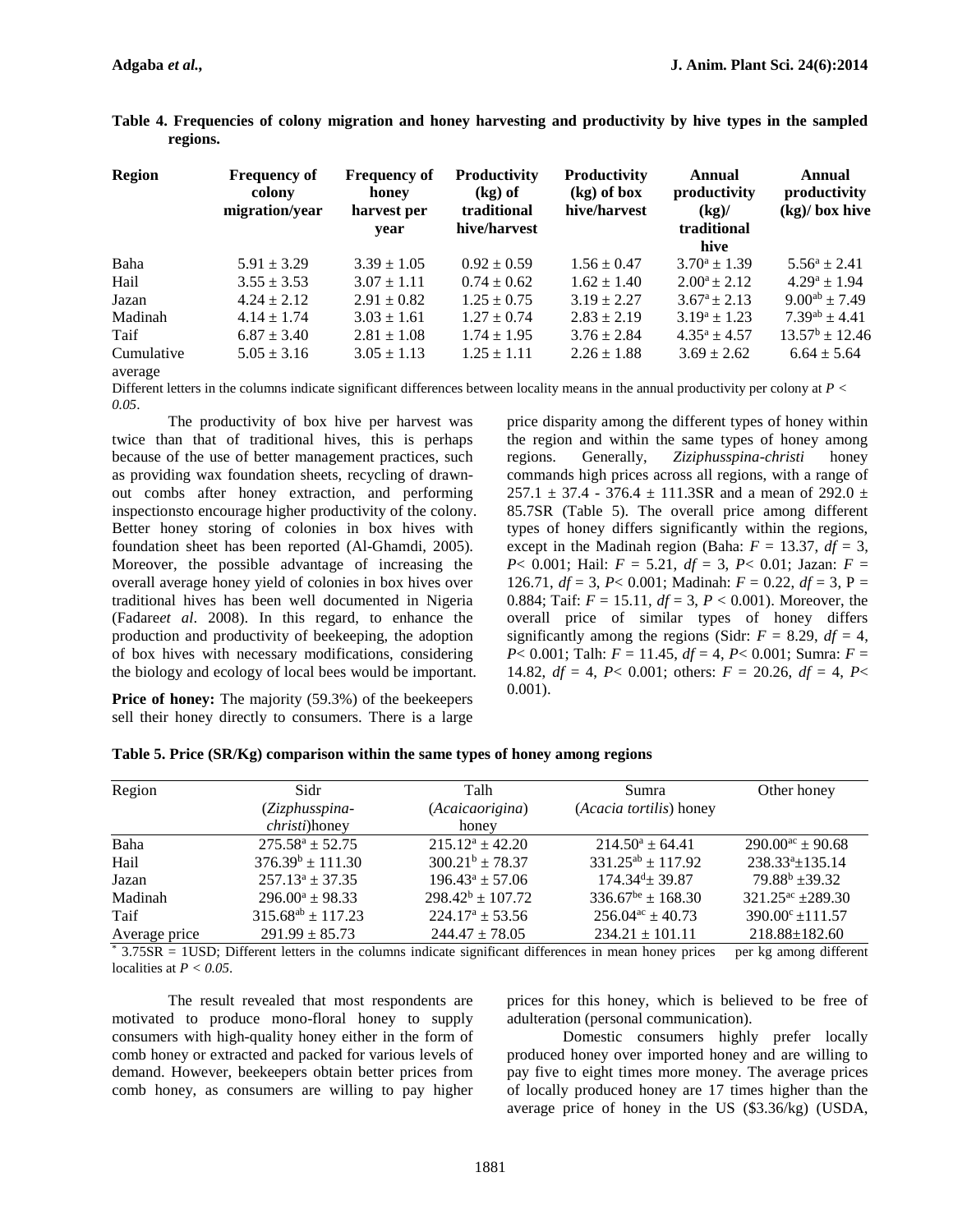2013).The high price of locally produced honey could be related to the high promotional activities, cultural and religious values in society. Moreover, the subjective choices of consumers for local honeys, its scarcity, and the relatively high incomes of middle- and upper-class consumers who can afford to buy expensive honeymay have contributed for its high price. The high price of honey has increased the circulation of money from urban people with a relatively high standard of living to rural people with a relatively low standard of living. Moreover, the high prices of locally produced honey encourage many people to become involved in the beekeeping business. The majority of honey producers sell their products directly to consumers based on personal communication and this indicate that honey market is not efficient or not well organized and reportedly as one of the challenges of producers.

**Production cost and net income of honey production:** The overall average total production cost and net income per beekeeper from honey production were 52,397.29 and 221,016SR per annum, respectively. The results in Table 6 show that the highest average annual earnings were recorded in the Taif region (334,296SR), while the lowest (159,007SR) Madinah. In addition to family labor, most

beekeepers hire at least one to two employees and a total of 191 permanent and 112 temporary laborers from other countries were working in beekeeping activities.

This study shows that beekeeping contributes an average of 29.67  $\pm 28.95\%$  of the annual income of beekeepers in the studied regions. However, this contribution varies from 1% to 100%. There are regional differences in the role of honey production with respect to total household income per annum. Honey production contributes as much as  $46.09 \pm 30.64\%$  to the total household income in the Al-Baha region and as little as  $13.11 \pm 12.07\%$  in Madinah (Table 6). Generally, the results show that beekeeping is a profitable business in the Kingdom of Saudi Arabia.

The annual average share of income from beekeeping (29.67  $\pm$  28.95%) in relation to beekeepers' total annual income indicates that beekeeping plays a significant role in increasing and diversifying the incomes of rural communities and provides a means of self-employment opportunities. This finding is consistent with the report of Al-Ghamdi (2010), who reported that beekeeping is the main source of income for 5,000 households in the Kingdom.

| Table 6. Average cost of production and net annual income of beekeeping ventures per apiary |  |
|---------------------------------------------------------------------------------------------|--|

| Region  | Fixed cost<br>(A) | Variable<br>cost<br>(B) | Total<br>production<br>cost<br>$(A + B) = C$ | Gross annual<br>income from<br>honey sale<br>(D) | Annual<br>net income<br>from honey<br>sell (D-C) | Average % annual<br>share of income<br>from beekeeping |
|---------|-------------------|-------------------------|----------------------------------------------|--------------------------------------------------|--------------------------------------------------|--------------------------------------------------------|
| Baha    | 37341.96          | 13351.19                | 50693.15                                     | 322386.15                                        | 271693                                           | 46.09                                                  |
| Hail    | 20026.30          | 14140.69                | 34166.99                                     | 220999.99                                        | 186833                                           | 20.43                                                  |
| Jazan   | 31285.68          | 31332.56                | 62618.24                                     | 218545.24                                        | 155927                                           | 34.77                                                  |
| Madinah | 30416.97          | 17684.81                | 48101.78                                     | 207108.78                                        | 159007                                           | 13.11                                                  |
| Taif    | 44127.29          | 16646.77                | 60774.06                                     | 395071.06                                        | 334297                                           | 22.21                                                  |
| Total   | 33004.56          | 19392.73                | 52397.29                                     | 273413.29                                        | 221016                                           | 29.67                                                  |
| average |                   |                         |                                              |                                                  |                                                  |                                                        |

**Major constraints of beekeeping:** The interviewed beekeepers prioritized the major beekeeping constraints in degree of importance as: absence of rain, shortage of bee forage and bee enemies. Moreover, extreme temperatures, honeybee diseases, poor bee product marketing, pesticides and lack of training were also mentioned as important constraints of the subsector. Moreover, among the major honeybee enemies of the study areas; honeybee-eater birds, wasps (*Vespa orientalis*), wax moths and varroa mites were also reported as economically important in their degree of importance. It is reported that a large number of honeybee colonies are lost every year in the studied regions. According to the beekeepers report 24.65% of their colonies were lost in 2012. The major factors for loss of colonies as perceived by the beekeepers, were a

shortage of honeybee forage, diseases, pesticides, honeybee enemies, and extreme temperatures.

The absence or inadequate rainfall and subsequent scarcity of the bee forage are very important problem to the subsector, which could be due to the general climate changes in the region. Optimum nectar flow is promoted by adequate rainfall prior to flowering period (Akangaamkum *et al*. 2010). A decreasing trend of precipitation by 47.8 mm and an increase in mean ambient air temperature by 0.60°C per decade were reported for Saudi Arabia (Almazroui, *et al*. 2012). These changes might have contributed to declining soil moisture, soil organic matter and rising temperatures, and an increase in aridity of the area which undoubtedly directly and indirectly contributed for the scarcity of bee forages.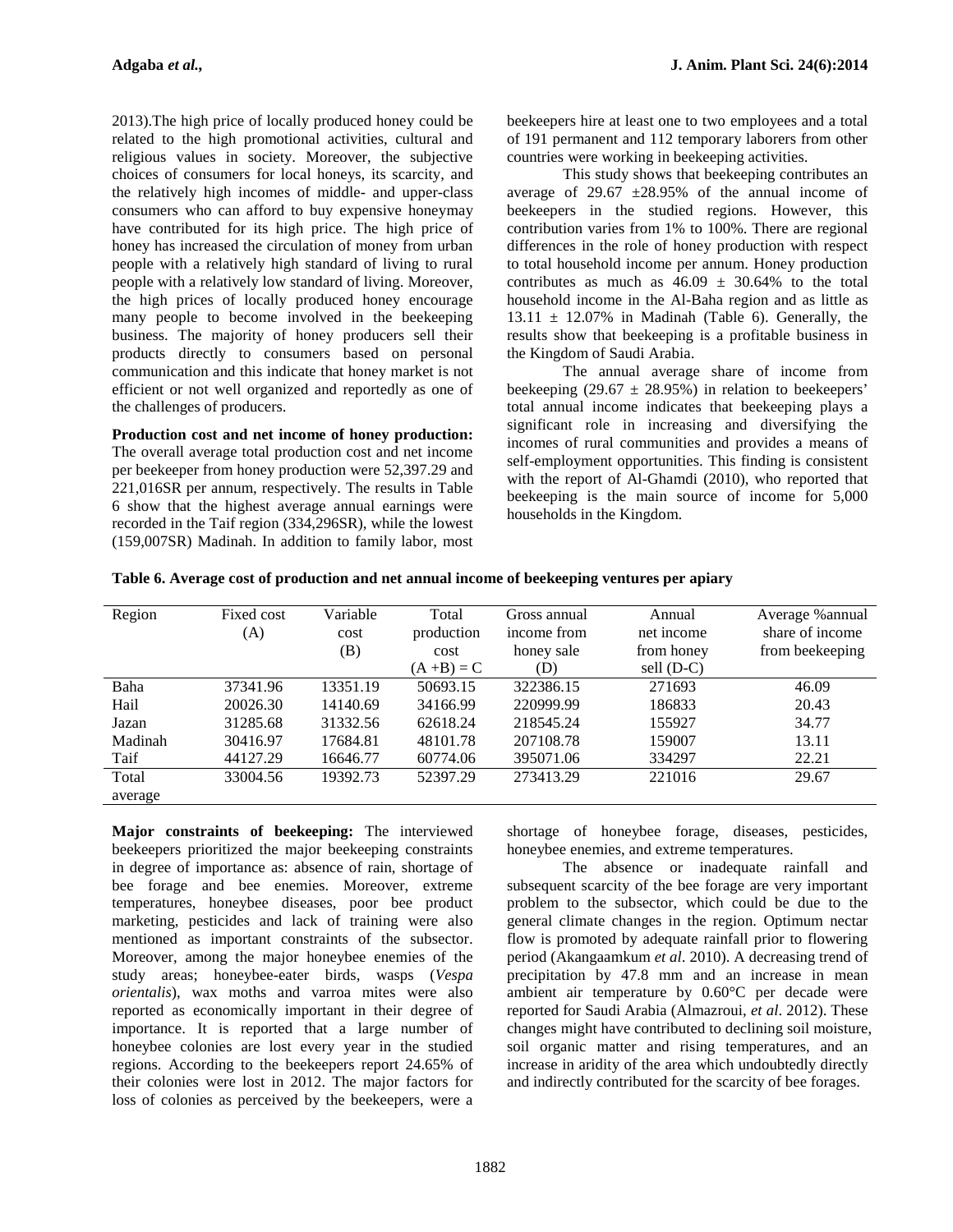In addition, honeybee diseases, like varroa mites is important both in its degree of damage and wide distribution. These infestation may be due to movement and close contact of large number of colonies like: large scale importation of package bees, extensive migratory practices, placing of large number of (up to 600) colonies/apiary and absence of reasonable distances between apiaries. The endangering of indigenous race through disease infestation as result of continuous importation of package bees have been reported (Al- Ghamdi, *et al*. 2013). Honeybee enemieslike: Bee-eater birds, and wasps are the most important enemies of honeybees in the country, and both are difficult to control because they not only eat bees in apiaries but also eat them while foraging flowers in the field. Bee- eater birds are very important because the regions are the main route for these seasonal migratory birds and occur in large groups in two seasons when they move from north to south and south to north. In general in most tropical countries honeybees enemies are reported to be more important (Yirga*et al*. 2012, Awraris*et al*. 2012). The overall effects of such challenges are reported to manifest in low production and poor yields of colonies (Akangaamkum *et al*. 2010).

**Conclusion and recommendations:** Despite many challenges, beekeeping is a viable business that contributes significantly to increasing and diversifying the income of many rural households in the Kingdom. Moreover, beekeeping provides a means of supplementary business and self-employment opportunities for many families. To enhance the development of the subsector, the following areas should be considered: A strong extension and research supports to enhance the development; consideration of the biology and ecology of the local race in selection and adoption technology; conservation and rehabilitation of vegetation with integration of beekeeping; organizing of beekeepers for efficient marketing of bee products; establishing of colony multiplication center and multiplying, distributing and conserving of the indigenous honeybee race would be very important.

**Acknowledgements:** This study was financially supported by the NSTIP Strategic Technologies Program project number 11-AGR1749-02 in the Kingdom of Saudi Arabia. So the authors would like to acknowledge NSTIP for its financial and technical supports.

#### **REFERENCES**

Abdulaziz M. Q. A. (2012).An Economic Analysis of Honey Production Performance in Al-Baha<br>Region Kingdom of Saudi Arabia MSe Thesis CDSI, Region.Kingdom of Saudi Arabia.MSc. Thesis, King Saud University, Department of Clauss, Agricultural Economics, page 159.

- Abou-Shaara, H.F., A.A. Al-Ghamdi, and A.A. Mohamed (2012).Tolerance of two honey bee races to various temperature and relative humidity gradients. Environ. Exp. Biol.10: 133– 138.
- Akangaamkum, A.D., M. Agbenorhevi, and C. Okudzeto (2010).The honey industry in Ghana: An overview.Synthesis report final version.SNV, Accra, Ghana.
- Al-Ghamdi A A., AdgabaNuru, S K. Mohammed, and R.S. Deborah (2013).Geographical distribution and population variation of Apismelliferajemenitica Ruttner. J. Apicult. Res. 52(3): (2013)
- Al-Ghamdi, A.A. (2007). Saudi beekeeping industry.5<sup>th</sup> international Arab Apicultural Conference Tripoli 25-28/11/2007.
- Al-Ghamdi, A.A. (2010). Comprehensive study for the current beekeeping industry of imported and native honeybee in the Kingdom of Saudi Arabia. Final report King Abdulaziz City for Science and Technology General Administration of Grant Program King Saud University.
- Al-Ghamid, AA (2005). Settlement and performance of evaluation of *Apismellifera* in relation to bees wax foundation use in modern hive. Pakistan. J. Biol. Sci. 8(4): 631-635.
- Almazroui, M., M.N. Islam, H. Athar, P.D. Jones and, M.A. Rahman (2012).Recent climate change in the Arabian Peninsula: annual rainfall and temperature analysis of Saudi Arabia for 1978– 2009. Int. J. Climatol. 32(6): p 953-966, DOI: 10.1002/joc.3446
- Alqarni, A.S. (2006). Tolerance of summer temperature in imported and indigenous honeybee *Apismellifera* L. races in central Saudi Arabia. Saudi. J. Biol. Sci.13(2):123–127.
- Alqarni, S.A., A.M. Hannan, A.A. Owayss, and S.M. Engel (2011). The indigenous honey bees of Saudi Arabia (Hymenoptera, Apidae, *Apismelliferajemenitica* Ruttner): Their natural history and role in beekeeping. ZooKeys.134: 83-98.
- Al-Shayaa, M.S., M.B. Baig, and G.S. Straquaine (2012). Agricultural extension in the Kingdom of Saudi Arabia: Difficult present and demanding future. J. Anim. Plant Sci. 22(1):239-246.
- Awraris, G.S., G. Yemisrach, A. Dejen, A. Nuru, G. Gebeyehu, and A. Workneh (2012). Honey production systems (*Apismellifera* L.) in Kaffa, Sheka and Bench-Maji zones of Ethiopia. J. Agr. Ext. Rural. Develop. 4(19):528-541.
- $(2010)$ . Central Department of Statistics & Information, Saudi Arabia, 2010.
- B. (1983). *Bees and Beekeeping in Botswana*.Ministry of Agriculture, Botswana.